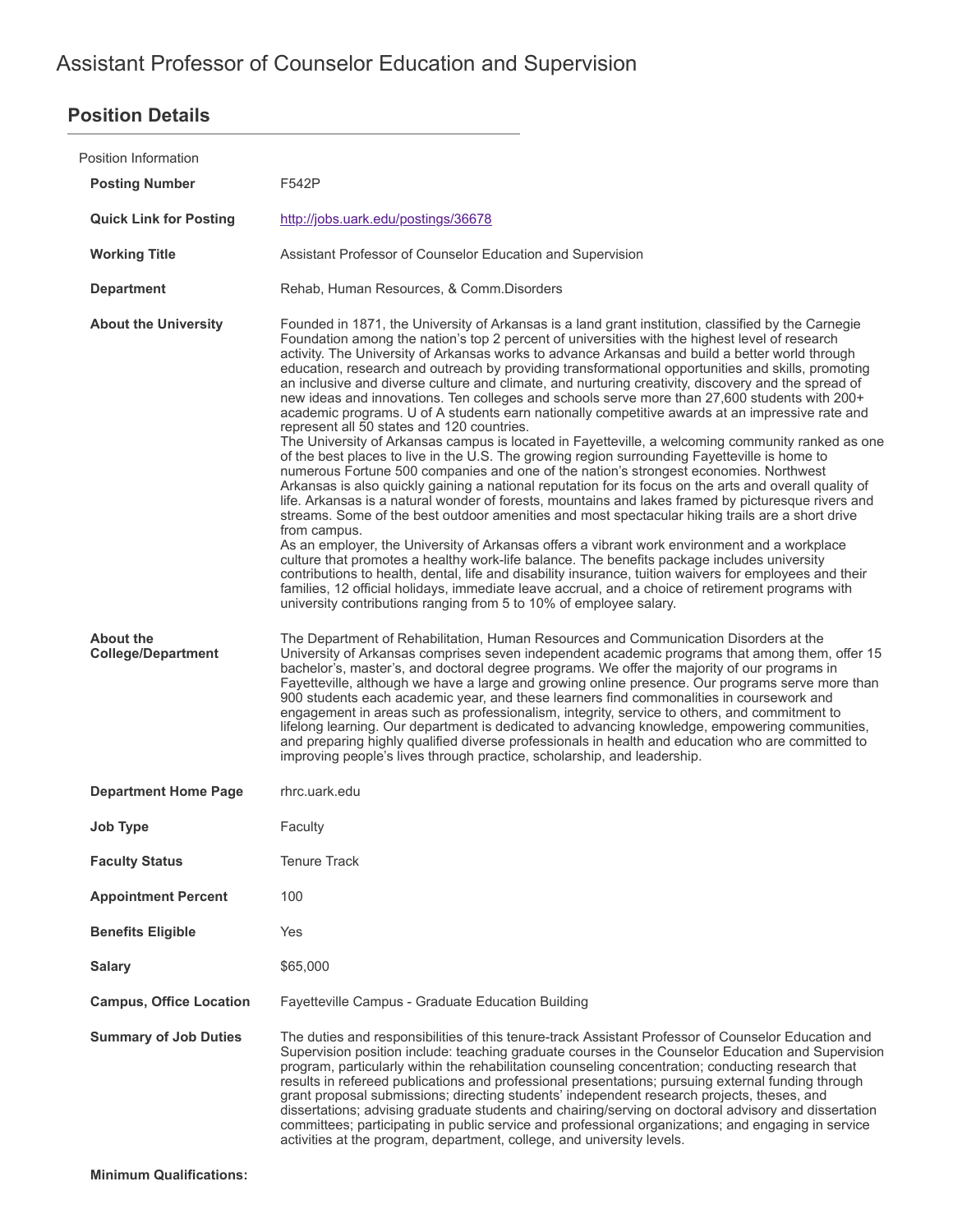| Please ensure that all<br>relevant application<br>materials include details<br>addressing the minimum<br>qualifications. Applicants<br>not meeting the minimum<br>qualifications will be<br>disqualified from<br>consideration. | • An earned doctorate from a nationally recognized and accredited institution in Counselor<br>Education and Supervision or closely related field conferred by the start of employment<br>• Commitment to an active research agenda as evidenced by publications, presentations, and<br>funding activity<br>• Commitment to the preparation of counselors and counselor educators, particularly rehabilitation<br>counselors<br>• Commitment to inclusion, diversity, and/or social justice<br>• Demonstrated effective interpersonal skills and collegiality                                                                                                                                                                                                                                                            |
|---------------------------------------------------------------------------------------------------------------------------------------------------------------------------------------------------------------------------------|-------------------------------------------------------------------------------------------------------------------------------------------------------------------------------------------------------------------------------------------------------------------------------------------------------------------------------------------------------------------------------------------------------------------------------------------------------------------------------------------------------------------------------------------------------------------------------------------------------------------------------------------------------------------------------------------------------------------------------------------------------------------------------------------------------------------------|
| <b>Preferred Qualifications</b>                                                                                                                                                                                                 | • Counseling experience in rehabilitation counseling<br>• Doctoral-level preparation and/or experience in clinical supervision<br>• Eligible for the Certified Rehabilitation Counselor (CRC) credential<br>• Eligibility for Arkansas state licensure as a *Licensed Professional Counselor (LPC)<br>• Experience submitting and/or securing grant funds                                                                                                                                                                                                                                                                                                                                                                                                                                                               |
| <b>Physical activities</b><br>associated with this<br>position                                                                                                                                                                  | The following physical activities are associated with the position and will be performed with or<br>without an accommodation. All individuals are encouraged to apply.<br>Occasionally<br>• Grasping                                                                                                                                                                                                                                                                                                                                                                                                                                                                                                                                                                                                                    |
|                                                                                                                                                                                                                                 | • Reaching<br>• Standing                                                                                                                                                                                                                                                                                                                                                                                                                                                                                                                                                                                                                                                                                                                                                                                                |
|                                                                                                                                                                                                                                 | Frequently                                                                                                                                                                                                                                                                                                                                                                                                                                                                                                                                                                                                                                                                                                                                                                                                              |
|                                                                                                                                                                                                                                 | • Hearing<br>• Repetitive motion<br>• Sitting<br>• Talking                                                                                                                                                                                                                                                                                                                                                                                                                                                                                                                                                                                                                                                                                                                                                              |
|                                                                                                                                                                                                                                 | Constantly                                                                                                                                                                                                                                                                                                                                                                                                                                                                                                                                                                                                                                                                                                                                                                                                              |
|                                                                                                                                                                                                                                 | • Manipulate items with fingers, including keyboarding                                                                                                                                                                                                                                                                                                                                                                                                                                                                                                                                                                                                                                                                                                                                                                  |
|                                                                                                                                                                                                                                 | Employee is required to have close visual acuity to perform an activity such as: preparing and<br>analyzing data and figures; transcribing; viewing a computer terminal; extensive reading; and/or<br>visual inspection at distances close to the eyes.                                                                                                                                                                                                                                                                                                                                                                                                                                                                                                                                                                 |
| <b>Types of Background</b><br><b>Checks Required</b>                                                                                                                                                                            | National criminal background and registered sex offender check                                                                                                                                                                                                                                                                                                                                                                                                                                                                                                                                                                                                                                                                                                                                                          |
| <b>Pre-employment</b><br><b>Screening Requirements</b>                                                                                                                                                                          | The University of Arkansas is committed to providing a safe campus community. We conduct<br>background checks for applicants being considered for employment. Background checks include a<br>criminal background check and a sex offender registry check. For certain positions, there may also<br>be a financial (credit) background check, a Motor Vehicle Registry (MVR) check, and/or drug<br>screening. Required checks are identified in the position listing. A criminal conviction or arrest<br>pending adjudication or adverse financial history information alone shall not disqualify an applicant in<br>the absence of a relationship to the requirements of the position. Background check information will<br>be used in a confidential, non-discriminatory manner consistent with state and federal law. |
| Posting Detail Information                                                                                                                                                                                                      |                                                                                                                                                                                                                                                                                                                                                                                                                                                                                                                                                                                                                                                                                                                                                                                                                         |
| <b>Future Open Date</b>                                                                                                                                                                                                         |                                                                                                                                                                                                                                                                                                                                                                                                                                                                                                                                                                                                                                                                                                                                                                                                                         |
| <b>Close Date</b>                                                                                                                                                                                                               |                                                                                                                                                                                                                                                                                                                                                                                                                                                                                                                                                                                                                                                                                                                                                                                                                         |
| <b>Open Until Filled</b>                                                                                                                                                                                                        | Yes                                                                                                                                                                                                                                                                                                                                                                                                                                                                                                                                                                                                                                                                                                                                                                                                                     |
| <b>Anticipated Start Date</b>                                                                                                                                                                                                   | 08/17/2020                                                                                                                                                                                                                                                                                                                                                                                                                                                                                                                                                                                                                                                                                                                                                                                                              |
| <b>Anticipated End Date</b>                                                                                                                                                                                                     |                                                                                                                                                                                                                                                                                                                                                                                                                                                                                                                                                                                                                                                                                                                                                                                                                         |
| <b>Recruitment Contact</b><br><b>Information</b>                                                                                                                                                                                | For questions about this position contact Dr. Kristin Higgins, associate professor of counselor<br>education and supervision at kkhiggi@uark.edu.<br>All application materials must be uploaded to the University of Arkansas employment system at<br>jobs.uark.edu. Please do not send to listed recruitment contact.                                                                                                                                                                                                                                                                                                                                                                                                                                                                                                  |
| <b>Special Instructions</b><br><b>Summary</b>                                                                                                                                                                                   | To be considered, please submit a cover letter in which you speak to the duties and responsibilities<br>of the position; a curriculum vitae; and the names, titles, addresses, and contact numbers of three<br>references. Completed applications received by November 8, 2019, will receive full consideration.<br>Late applications will be reviewed as necessary to fill the position.                                                                                                                                                                                                                                                                                                                                                                                                                               |